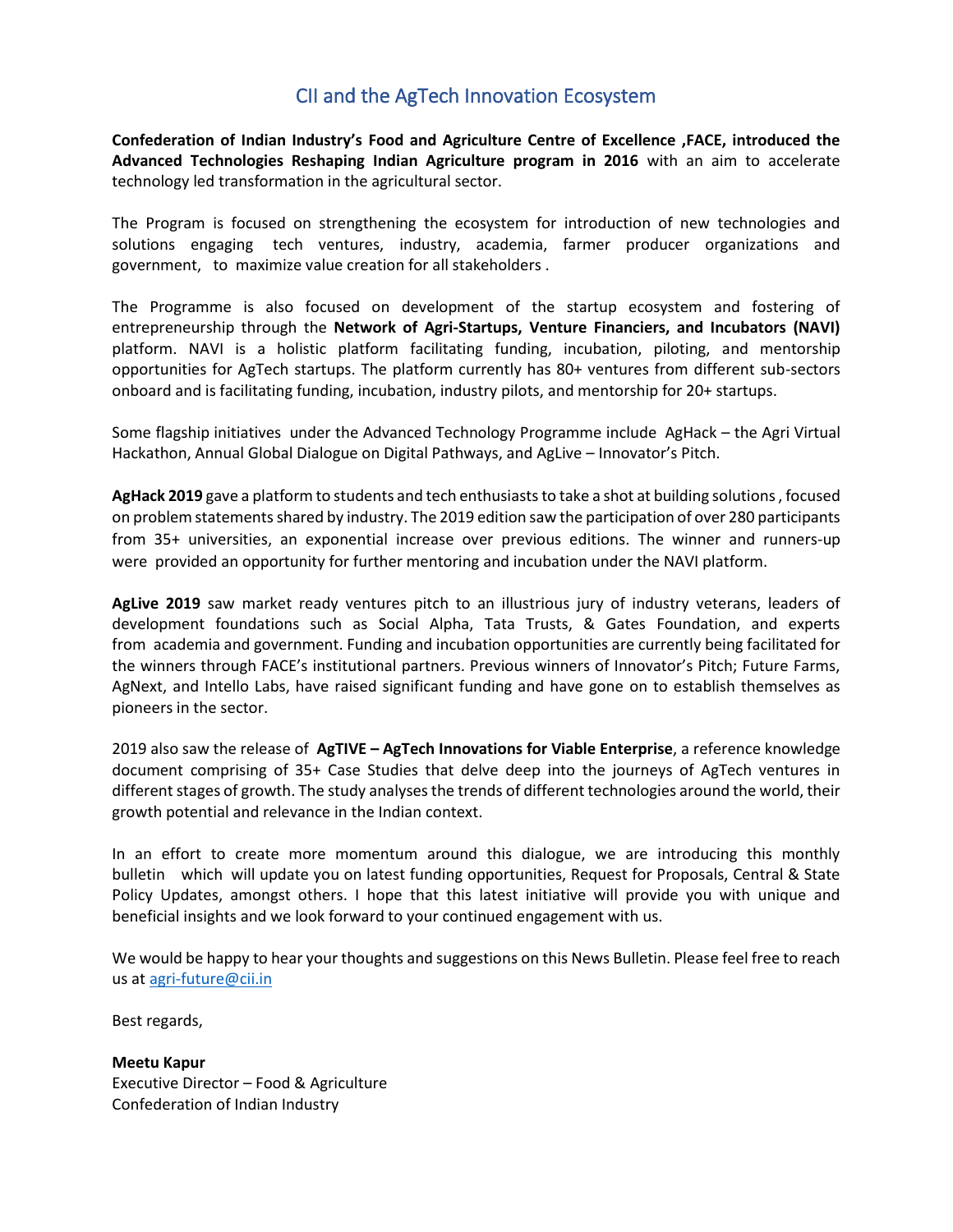#### **March 2020**



# **International News**

# **[\\$19.4B Invested In Agri-FoodTech In 2019 According To AgFunder](https://news.crunchbase.com/news/19-4b-invested-in-agri-foodtech-in-2019-according-to-agfunder/)**

According to the latest AgFunder Agri-FoodTech Investing Report, \$19.4 billion has been invested in AgriFood tech across 1,858 deals in 2019[…Read More](https://news.crunchbase.com/news/19-4b-invested-in-agri-foodtech-in-2019-according-to-agfunder/)

### **[How is tech revolutionising the agricultural sector?](https://www.euractiv.com/section/agriculture-food/special_report/sr-agri-24-feb-how-is-tech-revolutionising-the-agricultural-sector/)**

High-tech is gaining ground in the age-old world of agriculture and agricultural innovations have gradually revolutionised work in the fields and on the farm in recent years[…Read More](https://www.euractiv.com/section/agriculture-food/special_report/sr-agri-24-feb-how-is-tech-revolutionising-the-agricultural-sector/)

### **[Agri-tech' spreading like wildfire across French farms](https://www.euractiv.com/section/agriculture-food/news/agri-tech-spreading-like-wildfire-across-french-farms/)**

Technology can already be found everywhere on French farms, but the so-called "agri-tech" trend wants to push innovation even further[…Read More](https://www.euractiv.com/section/agriculture-food/news/agri-tech-spreading-like-wildfire-across-french-farms/)

### **[10 Israeli Companies Listed Among Top 50 Global AgTech, Food Tech](http://nocamels.com/2020/02/10-israeli-companies-top-50-agtech-foodtech/)  [Firms In 2020](http://nocamels.com/2020/02/10-israeli-companies-top-50-agtech-foodtech/)**

Ten Israeli companies were listed among two separate lists highlighting the top 50 companies worldwide in the food tech and agtech (agriculture tech) sectors in 2020[…Read More](http://nocamels.com/2020/02/10-israeli-companies-top-50-agtech-foodtech/)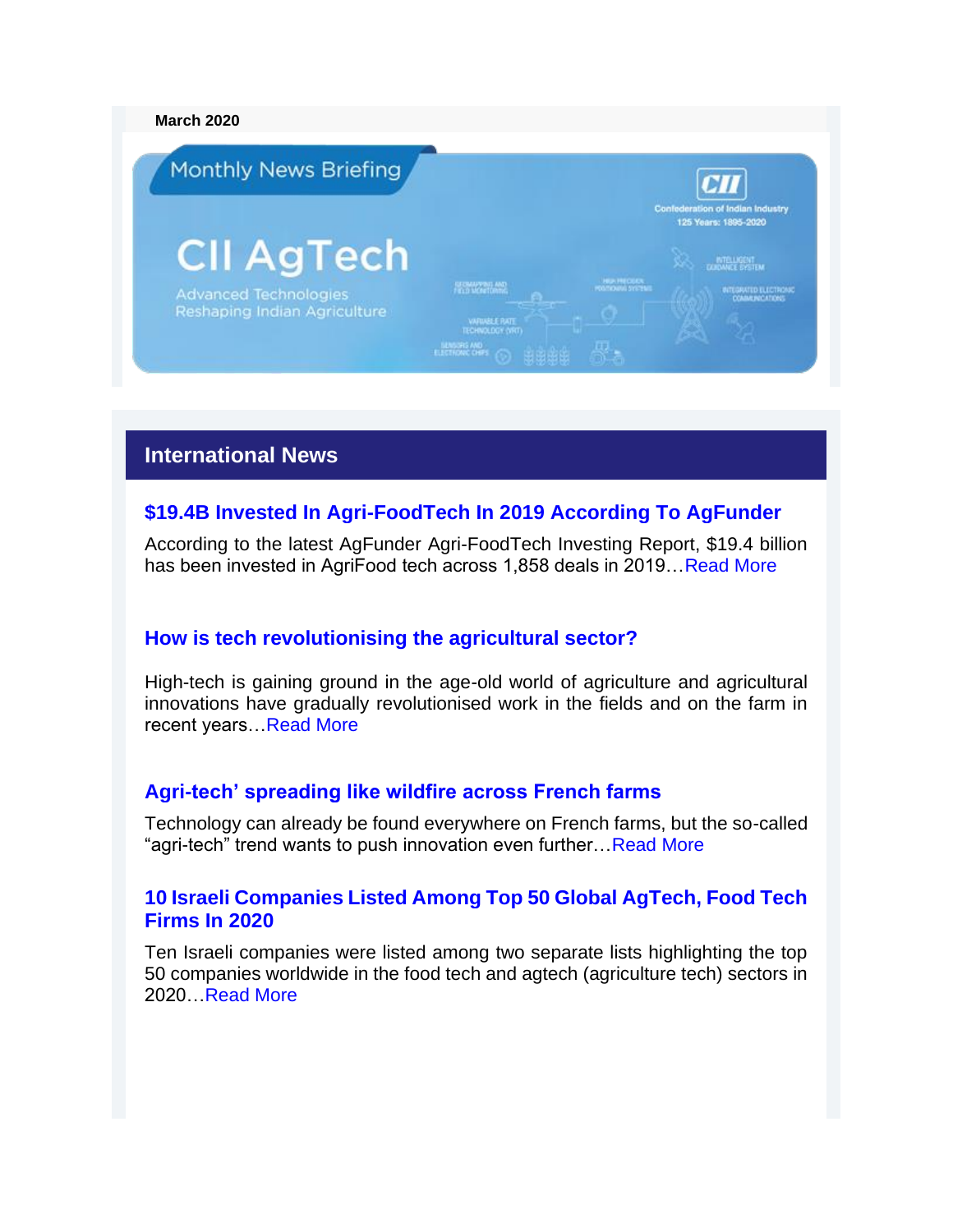### **[A comprehensive guide to Indonesia's agritech ecosystem](https://e27.co/a-comprehensive-guide-to-indonesias-agritech-ecosystem-20200224/)**

Agritech has come a long way from its infancy to become a fast-growing industry and has attracted millions of dollars of investment from private investors... Read **[More](https://e27.co/a-comprehensive-guide-to-indonesias-agritech-ecosystem-20200224/)** 

### **[AgTech Innovators Compete At Radicle Challenge By Corteva](https://californiaagtoday.com/agtech-innovation-continue-advancement/)**

Five Agtech Innovators Selected from Across the Globe to Compete for \$250k in Funding at the Radicle Challenge by Corteva Pitch Day at World Agri-Tech[…Read More](https://californiaagtoday.com/agtech-innovation-continue-advancement/)

# **Indian AgTech Highlights**

### **[Charting the agri-tech course](https://www.tribuneindia.com/news/charting-the-agri-tech-course-46530)**

In July last year, Punjab Agri Export Corporation (Pagrexo), a state government undertaking, decided to deploy block chain technology in potato fields from the rabi season[…Read More](https://www.tribuneindia.com/news/charting-the-agri-tech-course-46530)

### **[NAVI Ventures win Social Alpha Quest for Agritech Innovations](http://ciiagtech.com/CII-AgTech-News-Bulletin-March-2020/AgTech-Newsletter-NAVI-news.pdf)**

EF Polymer and TraceX Technologies, AgTech ventures part of CII's Network of Agri-Startups, Venture Financiers & Incubators (NAVI) Platform have been selected as winners of the Social Alpha Quest for Agritech Innovations... Read **[More](http://ciiagtech.com/CII-AgTech-News-Bulletin-March-2020/AgTech-Newsletter-NAVI-news.pdf)** 

### **[Arise: Launchpad for Agristartups](http://pusakrishi.iari.res.in/pusa/)**

ARISE 2020, a Launch pad for Agri-Startups is an initiative of Pusa Krishi, ICAR-IARI powered by RKVY-RAFTAAR Scheme of Ministry of Agriculture and Farmer's Welfare, Government of India[…Read More](http://pusakrishi.iari.res.in/pusa/)

### **[Ankur Capital makes first close of its second fund at Rs 240 crore](https://tech.economictimes.indiatimes.com/news/startups/ankur-capital-closes-second-fund-at-rs-240-crore/73217480)**

Early-stage venture capital firm Ankur Capital has made the first close of its second fund at Rs 240 crore, with the Mumbai-headquartered investor bringing on board British development finance institution CDC as an anchor investor in its latest vehicle[…Read More](https://tech.economictimes.indiatimes.com/news/startups/ankur-capital-closes-second-fund-at-rs-240-crore/73217480)